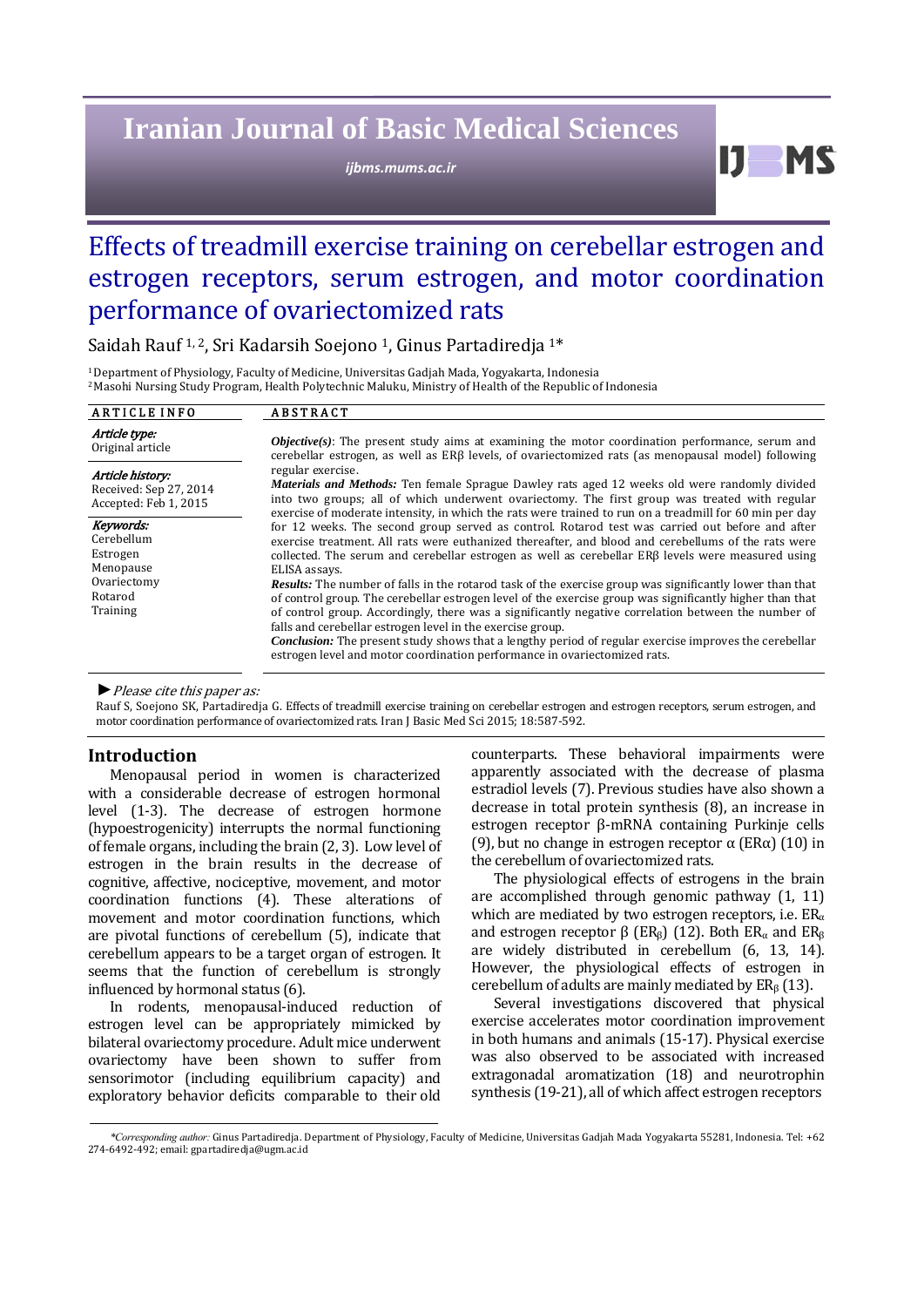expression (18, 22-24). It remains unclear, however, whether physical exercise affects motor coordination performance, cerebellar and serum estradiol levels, as well as  $ER_8$  in ovariectomized adult rats; and how these variables correlate to each other. The present study aims at investigating such effects and correlations.

## **Materials and Methods**

## *Animals*

Ten female Sprague Dawley rats aged 12 weeks old which were initially weighing 170-200 g, were used in this study. Sprague Dawley strain was chosen as experimental animals since this strain is considered to be suitable for studies on hormonal changes (25). The rats were obtained from Animal House of Gadjah Mada University. They were housed in cages under 12 hr of naturally light-dark cycle. Food and water were given *ad libitum*. They were allowed to acclimatize for one week. The experimental protocol and animal handling was approved by the Ethics Committee of Faculty of Medicine, Gadjah Mada University (approval number KE/FK/194/EC). 

The rats were randomly assigned into two groups, i.e. exercise group  $(n=5)$ , and control group  $(n=5)$ . After one week of acclimatization, both ovaries of all rats of both groups were removed via a 2-3 cm ventral midline incision on the abdomen under anesthesia (ketamine HCl 40 mg/ kg body weight; PT Guardian Pharmatama, Jakarta, Indonesia). Seven days after ovariectomy, exercise training started.

## *Exercise training protocol*

The exercise protocol referred to that adopted by Hao *et al* (18) with slight modifications. Briefly, the protocol consisted of two periods, i.e. adaptation period and exercise period. The rats of exercise group were adapted to the exercise protocol and treadmill apparatus (Gama Tread version 2010, Faculty of Medicine, Gadjah Mada University) in a training room for one week. During the adaptation period, the running speed, the treadmill slope, and the duration of exercise were increased gradually. The speed was increased from 10 m/min up to 18 m/min; the slope was increased from  $0^{\circ}$  up to  $5^{\circ}$ ; while the duration was increased from 15 min up to 60 min. Subsequently, during the exercise period the rats were trained to keep running constantly on the treadmill at a speed of 18 m/min and at a slope of  $5^{\circ}$  for a total duration of 60 min per day. This regimen of exercise was designed to be of moderate intensity and was calculated to obtain  $VO<sub>2</sub>$ max of approximately 56%, based on the regimen developed by Bupha-Intr *et al* (26). The exercise was performed five times per week (every Mondays, Tuesdays, Wednesdays, Fridays, and Saturdays) for 12 weeks with two days of rest period in each week (every Thursdays and Sundays). The control group was

only moved to the training room at the same time when the exercise group performed exercise.

## *Rotarod task*

The motor coordination of rats was assessed on a rotarod apparatus (The Ugo Basile model 7700, Veresi, Italy). The protocol of rotarod test was based on those described in previous studies (15, 27, 28) with slight modifications. The tests were carried out in two series, namely seven days after ovariectomy and on the last day of exercise. Each series consisted of three trials, which were performed at the intervals of 60 min (15). The duration of each trial was 3 min  $(27, 28)$ .

In order to habituate to the apparatus, prior to the tests, each rat was left for  $1$  min on the running surface of the stationary rotarod. The rat was then removed from the rotarod and the rotarod was turned on to rotate at a speed of 16 rounds per min. The rat was returned to the surface of the rotarod. It had to walk forward in order to maintain its position on the running surface of the rotarod during the three minutes trial. The number of falls of the rats was recorded for further statistical analyses. The number of falls was defined as the average of the total number of falls of the rats during the three trials of each series.

## *Serum and tissue collection*

The rats were euthanized approximately 24 hr after the last exercise training. Prior to euthanasia, 2 ml of blood was collected from retro-orbital sinus of each rat under anesthesia (ketamine HCl 40 mg/ kg body weight; PT Guardian Pharmatama, Jakarta, Indonesia) and it was allowed to clot for 2 hr at room temperature. The blood was subsequently centrifuged at  $1800 \times g$  for 10 min at a temperature of 4  $°C$  (29). Serum was separated from the blood and stored at -20 $\degree$ C freezer prior to estrogen level measurements.

Immediately after blood collection, the cerebellums of the rats were removed from their skulls and subdivided into left and right parts. The extracted left cerebellums were homogenized in TEGM (10 mM Tris-HCl, 5 mM EDTA, 10% glycerol, and 2.3 mM MgCl; pH 6.8). Every 50 mg of the cerebellums was dissolved in 1 ml TEGM. The homogenates were subsequently incubated for 18 hr in 4  $°C$  refrigerator. The homogenates were then centrifuged at  $1000 \times g$  for 20 min, and the supernatants were used for the determination of  $ER_8$  concentration. The concentration was determined using rat estrogen receptor 2 (ER beta) ELISA kit (Cusabio Biotech Co., Ltd., PR China) in a Biorad microplate reader (Benchmark, Japan) operated at a wavelength of 450 nm.

The right cerebellums were homogenized in phosphate buffered saline (PBS). Every 100 mg of the cerebellums was dissolved in 1 ml PBS. The homogenates were incubated for 12 hr in -20 °C freezer.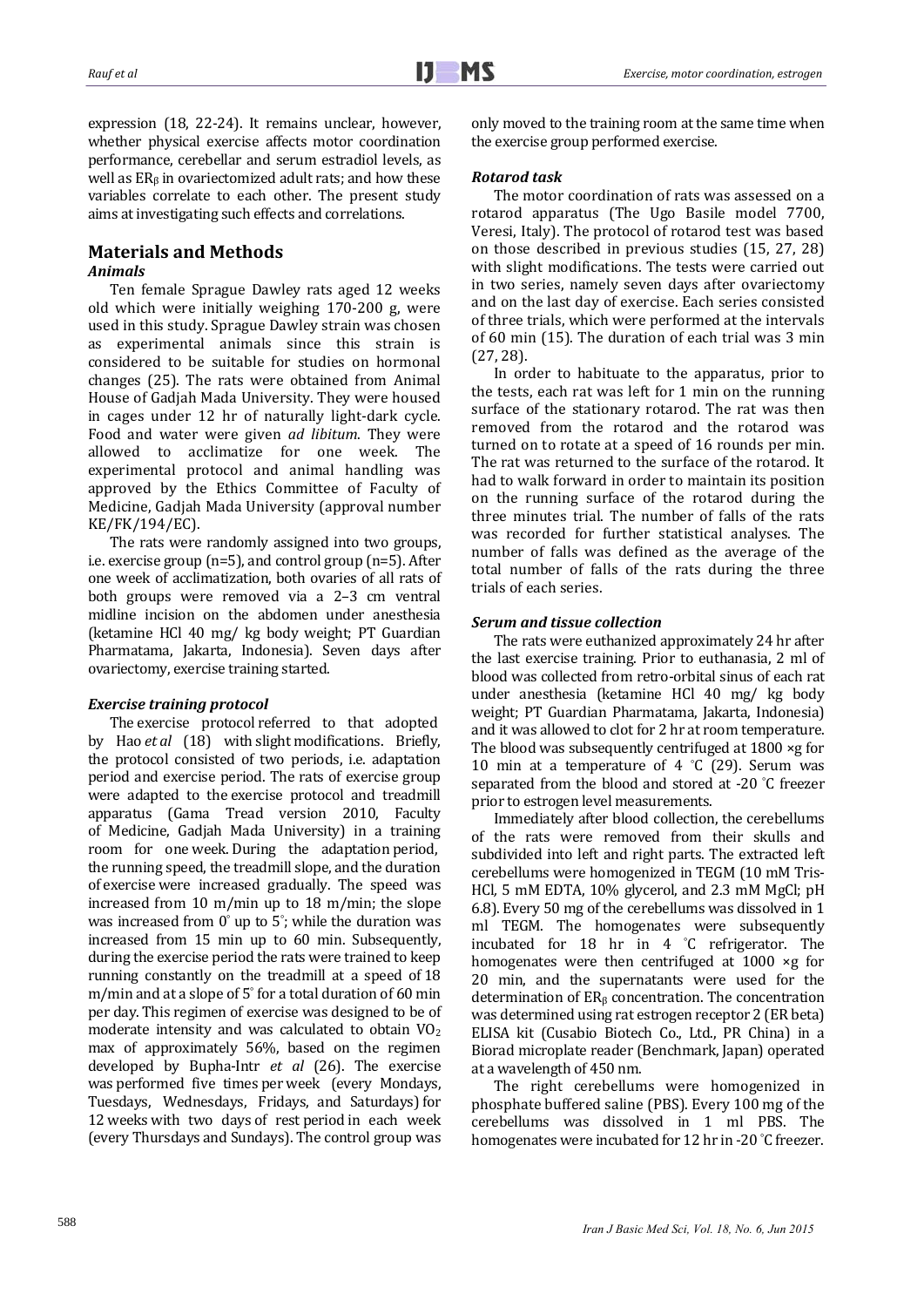

Tabel 1. The body and cerebellar weights in control and trained ovariectomized rats

| Weights                 | Exercise group $(n=5)$ | Control grup $(n=5)$ |                      |
|-------------------------|------------------------|----------------------|----------------------|
| Body weights (g)        |                        |                      |                      |
| Before exercise         | 164a                   | 170a                 | 0.829c               |
| After exercise          | 221a                   | 226a                 | 0.834c               |
| Cerebellar weights (mg) | $325.02 \pm 9.48$      | $325.02 \pm 9.48$    | $0.287$ <sup>d</sup> |

a Values are expressed as Medians; b Values are expressed as Means±SEM; c Mann-Whitney test (between groups); d Unpaired t-test test (between groups)

The homogenates were then centrifuged at  $5000 \times g$  for 5 min. The supernatants of these homogenates were used for the examination of estradiol concentration. The concentration was determined using rat estradiol ELISA kit (DRG instruments GmBH, Germany) in a Biorad microplate reader (Benchmark, Japan) operated at a wavelength of 450 nm.

#### *Statistical analysis*

The data of body weights of rats were analyzed using Mann-Whitney test, since these data did not pass the normality test. On the other hand, the data of cerebellar weights were analyzed using unpaired t-test, since these data passed the normality and variance tests. The mean differences of the number of falls before and after treatment (within groups) for both exercise and control groups were analyzed using paired t-test. The differences of the number of falls between groups were analyzed using unpaired t-test. In addition, unpaired t-test was used to measure the mean differences of serum and cerebellar estrogen as well as cerebellar  $ER<sub>8</sub>$  levels between groups. Spearman correlation test was used to assess the correlation between the number of falls and the levels of cerebellar and serum estrogen as well as ER<sub>β</sub> levels.

The statistical analyses were performed using SPSS version 19 software. All data were presented in means±standard error of mean (SEM) and significance levels were set at  $P<0.05$ .

#### **Results**

#### *Body and cerebellar weights*

Table 1 presents data on the body and cerebellar weights of all rats. There was no significant difference of body weights between groups both before and after exercise. There was also no significant difference in cerebellar weights between exercise and control groups.

#### *Rotarod test*

Table 2 presents data on the number of falls in

motor coordination task before and after exercise in both control and exercise groups. There was no significant difference in the number of falls between groups before exercise. On the other hand, the number of falls of exercise groups was significantly lower than that of control group  $(P<0.05)$  following exercise. In the exercise group, the number of falls was significantly lower after exercise than that before exercise. In contrast, in the control group, the number of falls after treatment was significantly higher than that before treatment.

#### *Levels of estrogen and cerebellar ER*<sup>*β*</sup>

Table 3 shows data on the serum and cerebellar estrogen as well as cerebellar  $ER<sub>β</sub>$  levels in both control and exercise groups. The levels of cerebellar estrogen were significantly higher in the exercise group than in the control group. On the other hand, there were no significant differences in the serum estrogen and cerebellar  $ER<sub>β</sub>$  levels between exercise and control groups.

#### *Correlation*

Spearman correlation test showed that there was a significantly negative correlation between the number of falls and cerebellar estrogen levels  $(r= (-) 0.650; P=$ 0.042). However, no correlation between the number of falls and cerebellar  $ER_8$  levels (r=  $(+)$  0.49; *P*= 0.893) as well as between the number of falls and serum estrogen level (r= (+) 0.36; *P*= 0.920) was found.

### **Discussion**

The present study found that a regularly and lengthy period of physical exercise prevented ovariectomy-induced motor coordination performance deficits in rats. Exercise also prevented the decline of cerebellar estrogen levels due to ovariectomy. In addition, motor coordination performance correlated significantly with cerebellar estrogen levels.

We cannot compare our study with others since literature search in the biomedical research database to date does not reveal any study of the effects of ovariectomy on the behavior of rats similar to ours.

Table 2. Effect of exercise training on the number of falls in motor coordination test before and after treatment in the exercise and control ovariectomized rats

|                 | Exercise group $(n = 5)$ | Control group $(n = 5)$ | $\mathbf{p}_a$ |
|-----------------|--------------------------|-------------------------|----------------|
| Before exercise | $23.60 \pm 3.74$         | $24.20 \pm 10.78$       | 0.959          |
| After exercise  | $10.60 \pm 1.47$         | $89.20 \pm 11.84$       | 0.002          |
| P <sub>b</sub>  | 0.006                    | 0.040                   |                |

Values are expressed as Means+SEM; <sup>a</sup>P-values of unpaired t-test (between groups); <sup>b</sup>P-values of paired t-test (within groups)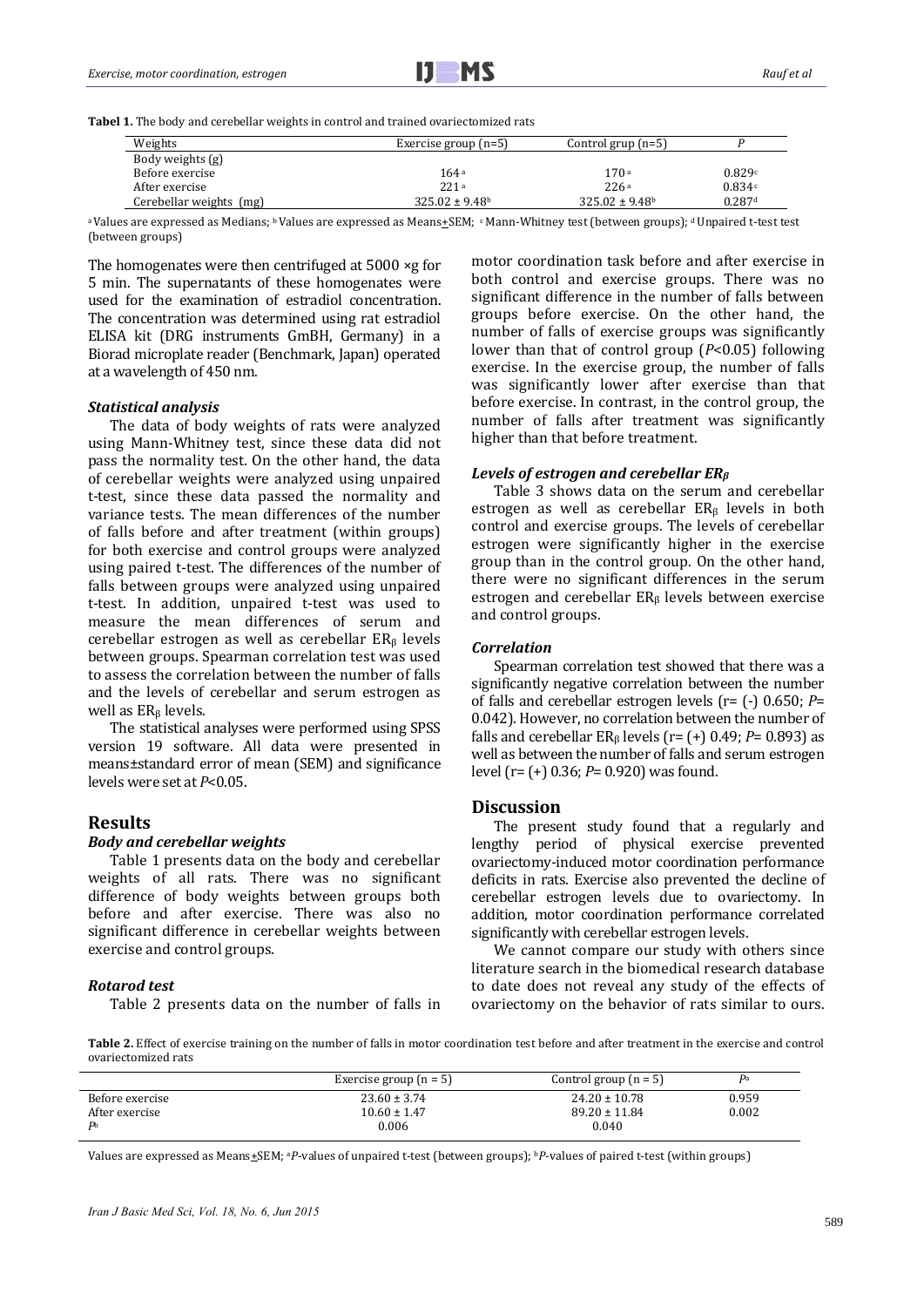Table 3. Effect of exercise training on the levels of serum and cerebellar estrogen and cerebellar ER<sub>β</sub> in the exercise and control ovariectomized rats 

|                                               | Exercise group $(n=5)$ | Control group $(n=5)$ | $\mathbf{p}_a$ |
|-----------------------------------------------|------------------------|-----------------------|----------------|
| Serum estrogen levels (pg/ml)                 | $26.06 \pm 4.06$       | $24.54 \pm 8.66$      | 0.876          |
| Cerebellar estrogen levels (pg/100 mg tissue) | $31.64 \pm 3.54$       | $19.66 \pm 2.70$      | 0.027          |
| Cerebellar $ER_8$ levels (ng/50 mg tissue)    | $0.033 \pm 0.008$      | $0.026 \pm 0.004$     | 0.418          |

Values are expressed as Means+SEM; <sup>a p</sup>-values of unpaired t-test (between groups)

The only study on rodents which may be comparable to ours is that of Baeza and colleagues (7). Our study corroborates this study in which ovariectomy brought about the decrease of sensorimotor abilities such as reflex, balance, muscle strength, and motor coordination in adult mice. Such deficits of motor coordination performance might be reversed by physical exercise as was shown in previous studies using rats model of cerebellar injury and ataxia  $(15, 30)$ .

Physical exercise, a type of physical activity assumed in a planned and structured movement to maintain or improve physical fitness (31), may modify motor coordination function by affecting neuronal plasticity of cerebellum (32), a key part of brain participating in regulating motor coordination (5). It is plausible that the effects of physical exercise on cerebellum are mediated through estrogen, as the present study demonstrated that cerebellar estrogen levels, but not serum estrogen levels, had a significantly negative correlation with motor coordination performance. Estrogen may influence cerebellum (4) by preventing neuronal deaths, inducing the formation of synapses and increasing information transmission through nerve impulses  $(33, 34)$  as well as maintaining the structure  $(1, 35)$ and function of cerebellum (34).

At the time of shortage of estrogen in the body, such as following ovariectomy or menopausal period, serum estrogen level may decline. However, estrogen level in tissues, including in the cerebellum, might be maintained through extragonadal production in order to ensure the sufficient availability of estrogen for normal functioning of steroid-dependent organs. It has been demonstrated that cerebellum is an organ that can produce steroid hormones *de novo* (36). Estrogen biosynthesis in the cerebellum might be enabled by the presence of  $P_{450}$  aromatase enzyme (29). It has been put forth that  $P_{450}$  aromatase enzyme is responsible for converting testosterone into estradiol, and androstenedione into estron (37-39). Exercise possibly leads to an increase of synthesis of this enzyme. Previous studies in our laboratory have indicated that regular exercise might give rise to an increase of  $CYP_{19}$  aromatase expressions in adrenal cortex and adipose tissues of ovariectomized rats (unpublished results).  $CYP_{19}$ aromatase is thought to be implicated in the production of  $P_{450}$  aromatase enzyme (40). The precise mechanism of how exercise increases cerebellar estrogen levels by extragonadal aromatization remains unclear, but it may involve IL-6. Physical exercise increases skeletal muscle's production of IL-6 that are subsequently released in large quantities into the circulation (41). It has also been reported that lL-6 was released in human brain following a 60 min-physical exercise (42). IL-6 in circulation triggers extragonadal steroidogenesis by increasing aromatase activity in the adrenal cortex, bone, and fat tissue (43). In addition, it is considered to be involved in the regulation of neurosteroid synthesis in the brain  $(44)$ .

Estrogen normally mediates its functions via estrogen receptors (ER) (12, 34, 37). Direct genomic pathway which involves the interaction between ER and its ligand (estrogen) is the common mechanism of estrogen action on brain tissue (1, 35). In adolescent cerebellum, estrogen acts mainly on  $ER<sub>β</sub>$  rather than ER<sub>α</sub> (13, 45). Furthermore, ER<sub>β</sub>s are more widely distributed in various types of cells of the cerebellar cortex (14, 46), whilst  $ER_{\alpha}$ s seem to be more confined to Purkinje cells only (13). Hence, it had been anticipated that, consistent with the increase of cerebellar estrogen levels, the cerebellar  $ER_8$  levels also increased accordingly. However, this was not the case of our study. The fact that  $ER_8$  levels remained constant following regular exercise raises questions of whether estrogen might actually have exerted its effects through  $ER_{\alpha}$ s instead of ER<sub>β</sub>s. Alternatively, estrogen might have stimulated other yet unknown pathways.

Previous studies have shown that the expression of ER in neurons at the central nervous system is regulated by insulin-like growth factor-I  $(IGF-I)$   $(47)$ and depends on estrogen concentration (47, 48). In a circumstance when estrogen in tissue is lacking, IGF-1 increases the transcriptional activity of  $ER_{\alpha}$ . Otherwise, if the tissue estrogen level is sufficient. IGF-1 suppresses the transcriptional activity of  $ER_\alpha$  through phosphatidylinositol 3-kinase (PI3K) pathway. Meanwhile,  $ER<sub>β</sub>$  is a target gene of the transcriptional activity of  $ER_\alpha$  (49). This implies that the expression of  $ER_8$  may actually reflect to that of  $ER_\alpha$ . In the present study, the higher estrogen level in the exercise group as compared to control group may suppress the transcriptional activity of both ERs.

## **Conclusion**

The present study found that regular physical exercise prevents ovariectomized-induced deterioration of motor coordination and cerebellar estrogen levels of rats. It is likely that the beneficial effects of exercise are exerted through estrogen. Nevertheless the precise mechanisms by which exercise and estrogen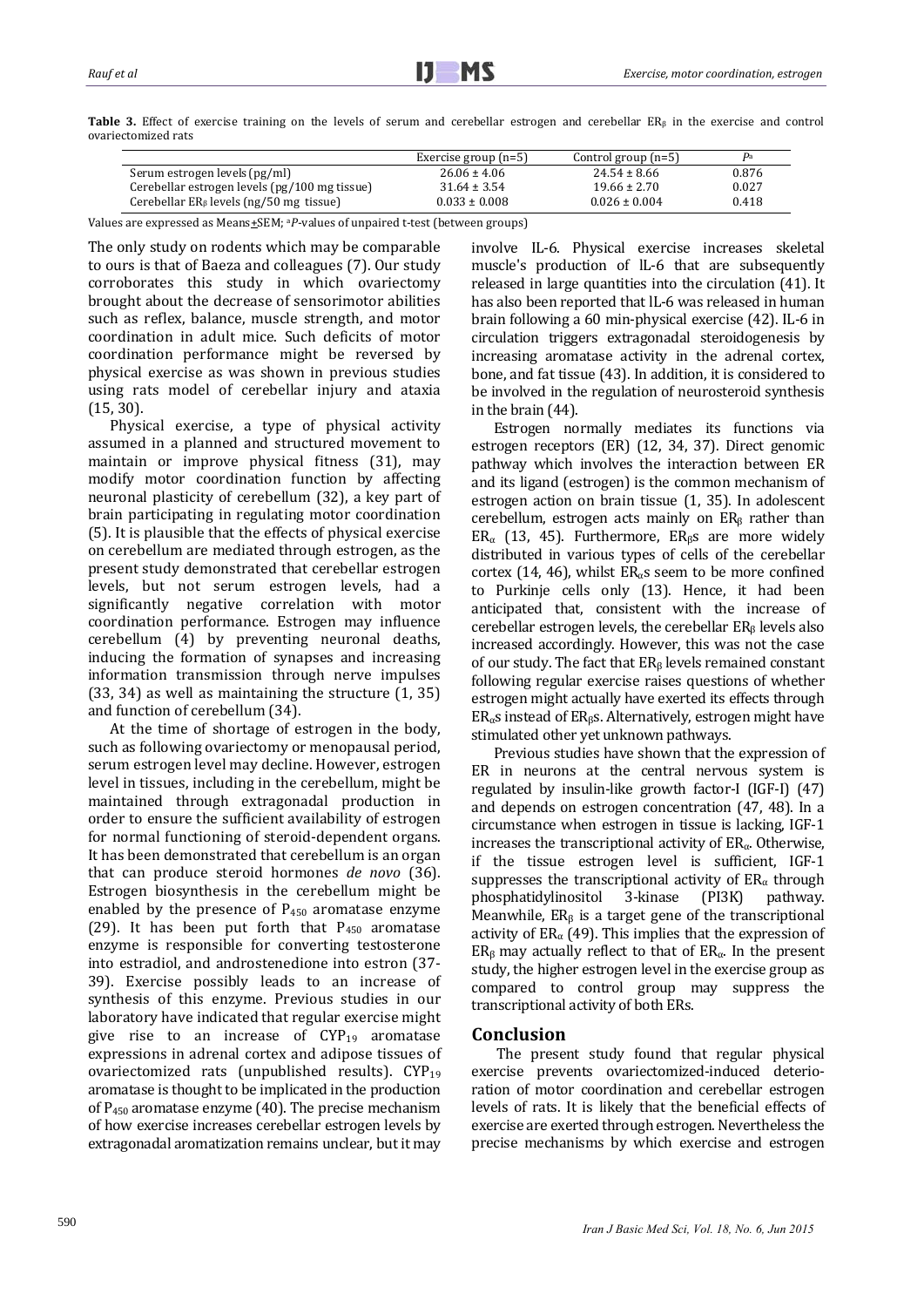alter cerebellar functioning require further investigations. 

## **Acknowledgment**

The results reported in this article were part of Saidah Rauf's thesis (Koordinasi motorik tikus Sprague Dawley yang diovariektomi meningkat dengan latihan fisik teratur dan terukur, kajian terhadap kadar estrogen cerebellum dan kadar reseptor estrogen β cerebellum). This research was funded by the grant of The Agency for the Development and Empowerment of Human Resources, Ministry of Health, the Republic of Indonesia (No. HK.03.05/1/II/11984/2010) and SAME project of the DGHE, Ministry of Education and Culture, the Republic of Indonesia. The authors would like to thank Suparno (Department of Physiology, Faculty of Medicine, Gadjah Mada University) and Rumbiwati (Department of Parasitology, Faculty of Medicine, Gadjah Mada University) for their technical assistances.

## **Conflict of interests**

The authors declare that there is no conflict of interest. 

## **References**

1. Chakraborty TR, Gore AC. Aging related changes ovarian hormones, their receptors, and neuroendocrine function. Biol Med 2004; 229:977-987.

2. Rao SS, Singh M, Parkar M, Sugumaran R. Health maintenence in postmenopausal women. Am Fam Physician 2008: 78:583-591.

3. Wise PM, Dubal DB, Wilson ME, Rau SW, Bottner M. Minireview: Neuroprotective effects of estrogen new insight into mechanism of action. Endocrinology 2001; 142:969‐973. 

4. McEwen BS, Alves SE. Estrogen actions in the central nervous system. Endocr Rev 1999; 20:279-307.

5. Pope P, Miall C. How might the cerebellum participate in motor control, if life without one is possible? Adv Clin Neurosci Rehabil ACNR 2011; 10:16-18.

6. Koibuchi N, Kimura-Kuroda J, Ikeda Y, Tsutsui K. Cerebellum, the target of hormonal signaling. Cerebellum 2008:499‐504. 

7. Baeza I, De Castro NM, Giménez-Llort L, De la Fuente M. Ovariectomy, a model of menopause in rodents, causes a premature aging of the nervous and immune systems. J Neuroimmunol 2010; 219:90-99.

8. Hayase K, Tanaka M, Tujioka K, Hirano E, Habuchi O, Yokogoshi H. 17-b-estradiol affects brain protein synthesis rate in ovariectomized female rats. J Nutr 2001; 131:123–126. 

9. Shima N, Yamaguchi Y, Yuri K. Distribution of estrogen receptor ß mRNA-containing cells in ovariectomized and estrogen-treated female rat brain. Anat Sci Int 2003; 78:85–97. 

10. Mohamed MK, Abdel-Rahman AA. Effect of longterm ovariectomy and estrogen replacement on the expression of estrogen receptor gene in female rats. Eur J Endocrinol 2000; 142:307-314.

11. Stoffel-Wagner B. Neurosteroid metabolism in human brain. Eur J Endocrinol 2001; 145:669-679.

12. Hall JE, Couse JF, Korach KS. The multifaceted mechanisms of estradiol and estrogen receptor signaling. J Biol Chem 2001; 276:36869-36872.

13. Fan X, Xu H, Warner M, Gustafsson J-A. ERß in CNS: New roles in development and function. In: Martini L, Chrousos GP, Labrie F, Pacak K, Pfaff DW, editors. Progress in Brain Research. Amsterdam: Elsevier; 2010. p. 233-250.

14. Sasahara K, Shikimi H, Haraguci S, Sakamoto S, Honda S, Harada N, et al. Mode of action and functional significance of estrogen inducing dendrite growth, spinogenesis and synaptogenesis in the developing Purkinje cell. J Neurosci 2007; 27:7408-7417. 

15. Kim GD, Min KO, Kim KY, Sim KC, Nam KW, Ko JP, *et al*. Effects of motor skill learning and treadmill exercise on motor performance and synaptic plasticity in harmaline induced cerebelli injury model of rat. J Int Acad Phys Ther Res 2010; 1:91-98.

16. Navarro A, Gomez C, Lopez-Cepero JM, Boveris A. Beneficial effects of moderate exercise on mice aging: survival, behavior, oxidative stress, and mitochondrial electron transfer. Am J Physiol Regul Integr Comp Physiol 2004; 286:R505-R511.

17. Schneiders AG, Sullivan SJ, McCrory PR, Gray A, Maruthayanar S, Singh P, et al. The effect of exercise on motor performance tasks used in the neurological assessment of sports-related concussion. Br J Sports Med 2008: 12:1011-1013.

18. Hao L, Wang Y, Duan Y, Bu S. Effects of treadmill exercise training on liver fat accumulation and estrogen receptor alpha expression in intact and ovariectomized with or without estogen replacement treatment. Eur J Appl Physiol 2010; 109:879-886.

19. Gold SM, Schulz K-H, Hartmanna S, Mladeka M, Lang UE, Hellweg R, et al. Basal serum levels and reactivity of nerve growth factor and brain-derived neurotrophic factor to standardized acute exercise in multiple sclerosis and controls. J Neuroimmunol 2003; 138:99‐105. 

20. Matsuda F, Sakakima H, Yoshida Y. The effects of early exercise on brain damage and recovery after focal cerebral infarction in rats. Acta Physiol 2011; 201:275‐287. 

21. Seifert T, Brassard P, Wissenberg M, Rasmussen P, Nordby P, Stallknecht B, et al. Endurance training enhances BDNF release from the human brain. Am J Physiol Regul Integr Comp Physiol 2010; 298:R372-R377. 

22. Dieli-conwright CM, Spektor TM, Rice JC, Sattler FR, Schroeder ET. Hormone replacement therapy and messenger RNA expression of estrogen receptor coregulators after exercise in postmenopausal women. Med Sci Sports Exerc 2010; 42:422-429.

23. Paquette A, Wang D, Gauthier M-S, Prud'homme D, Jankowski M, Gutkowska J, et al. Specific adaptations of estrogen receptor  $\alpha$  and  $\beta$  transcripts in liver and heart after endurance training in rats. Mol Cell Biochem 2007; 306:179–187. 

24. Wang M, Yu B, Westerlind K, Strange R, Khan G, Patil D, et al. Prepubertal physical activity upregulates estrogen receptor β, BRCA1 and p53 mRNA expression in the rat mammary gland. Breast Cancer Res Treat 2009; 115:213-220.